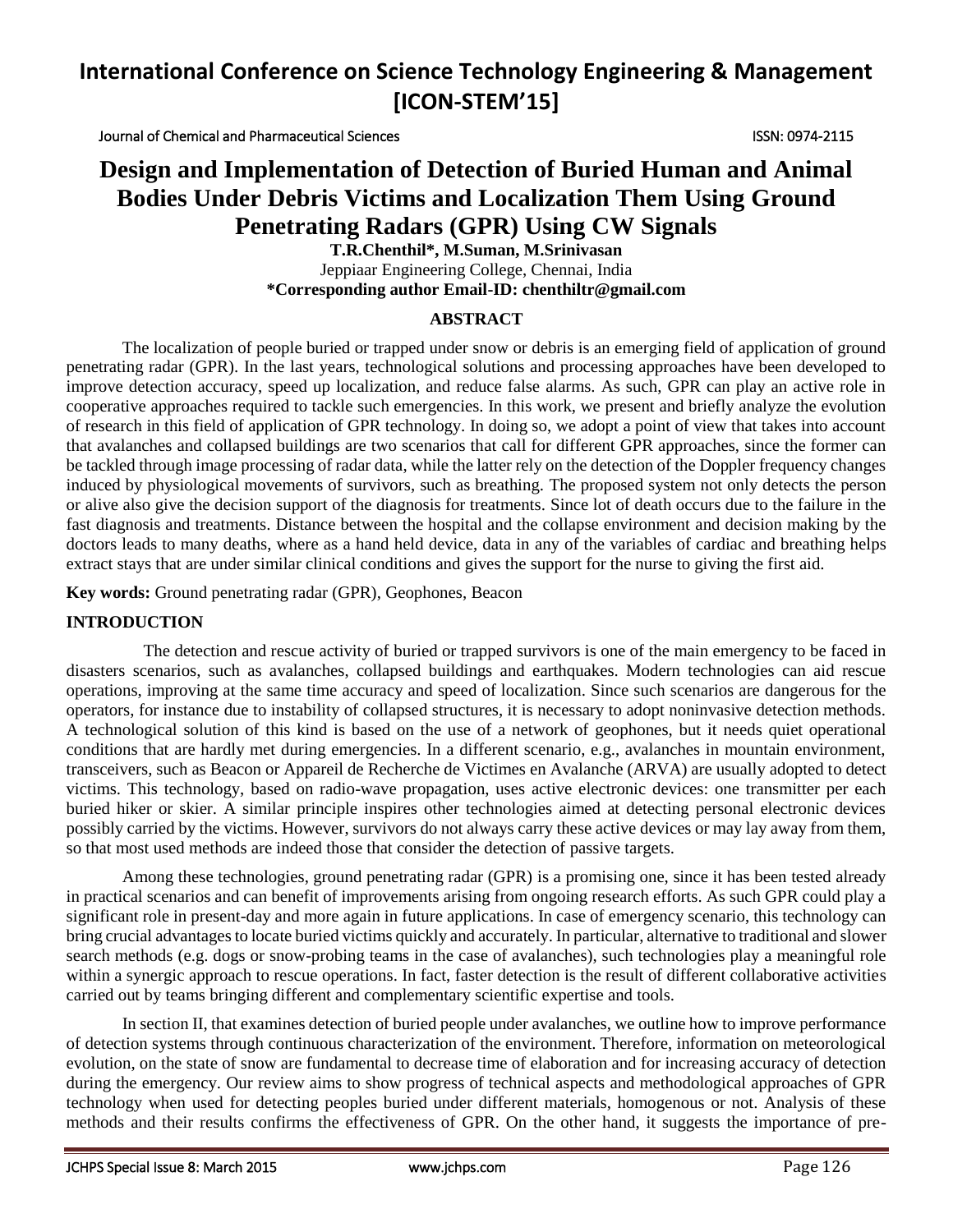#### Journal of Chemical and Pharmaceutical Sciences ISSN: 0974-2115

processing of data or real-time data concerning the survey area, in order to make detection more effective. These actions should be performed and reported by the control rooms or operating units that cooperate in the rescue.



Fig: 1

In the basic operation mode, a GPR system transmits electromagnetic (EM) waves into the ground for a propagation in depth. Nonhomogeneous media characterized by layers of different permittivity and/or electrical conductivity changes EM wavelength and velocity at each homogeneous layer, and EM waves are scattered due to variation in EM properties between two contiguous layers. In particular, variation of permittivity influences the wavelength of EM radiation in the nonmagnetic medium. Main limits of the detection capability of GPR systems are due to the occurrence of multiple reflections and the lowering of the penetration depth, which occurs especially when radio wave must propagate into lossy media, such as layers of reinforced concrete slabs or structures mainly made of metallic materials.

Survivors of a disaster trapped under rubbles or snow need to be saved in a very short time. The survival time of victims buried under debris is estimated to be approximately 72 hours, depending upon the type of entrapment, climatic conditions and the pulverization of building material. In case of avalanches, the same survival time is dramatically reduced, since the relative probability decreases to 90, 40 and 30 per cent, if the victim is removed from the snow within 15, 30 and 60 minutes, respectively. Consequently, localization methods and technologies must assure precision and speed. In any case, a more rapid localization is essential for humans buried under the snow. People trapped under rubbles can be free to move, also partially, but some victims can be unconscious and motionless and their localization can be very complicated. The differences between scenarios and the limits of survival time suggest us to split the applicative environment into two subcases. In the first one, victims under avalanche are "seen" as classic targets of GPR surveys: they are assimilated as a perturbation of the backscattered signal due to dielectric discontinuity represented by the human body with respect to the surrounding environment. In the second case, the detection via GPR consists on measurements of vital signs characterizing the trapped victim under rubble, such as heartbeat or breathing, which inducea low frequency perturbation of the backscattered radar signals.

# **DETECTION OF BURIED PEOPLE UNDER AVALANCHES**

## **RESEARCH PROGRESSION**

Since about 1980, radar has been considered for detecting avalanche victims. First examples are concerned with the use of radiometers in S band and multi-frequency radars. At the end of the 80s of the last century, the first applications of GPR in snow measurements were published. Since 1994, the GPR has been considered for searching people buried under snow relying on the fact that avalanche snow is a quite favorable medium for radio-wave penetration and that the body of the buried person reacts as a "strong" scattering target hosted within an almost homogeneous medium. (A. Coumes, et,al, 1978)

For these reasons, the technological solutions typically exploit standard UHF GPR systems, operating in the 0.4- 2 GHz band. In the past 10 years, some research groups have investigated ways to improve detection reliability and the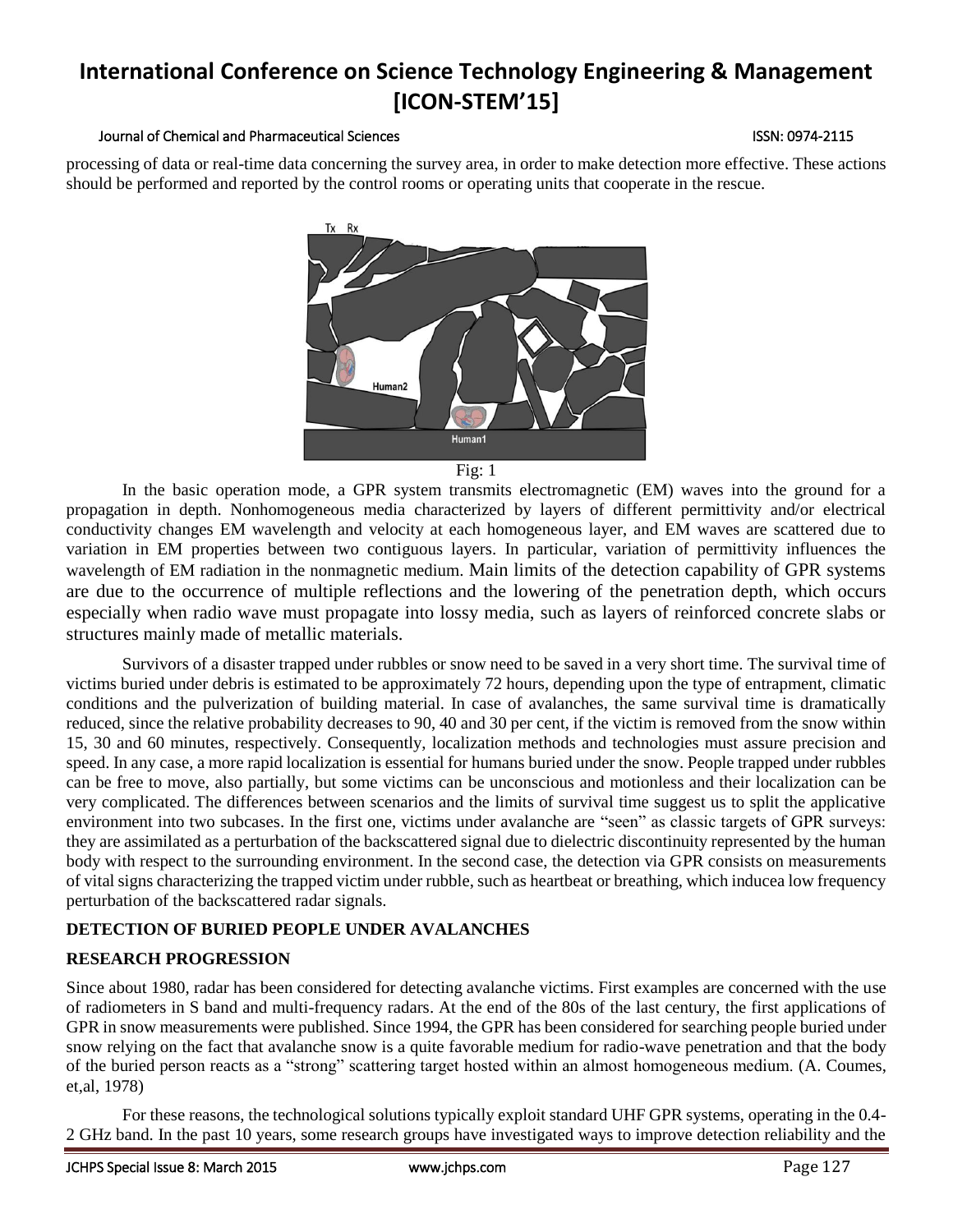#### Journal of Chemical and Pharmaceutical Sciences ISSN: 0974-2115

organization of an effective research operation. Experimental observations have been extended beyond the limits of survival time, using a slaughtered pig like body mass equivalent (BME) that simulates a human, to verify how the detection of GPR signals at 450 and 900 MHz deteriorates in the time. Furthermore, it has been demonstrated that BME has a different radar signature as compared to other objects typically buried under snow (rock, log, dirt clod, tree and so on) (M. Ascione, et,al, 2012)

### **AIRBORNE GPR**

One crucial problem is that radar at direct contact with the snow surface is not a viable option. Indeed, moving radar systems on a mountain slope run over by avalanche is particularly complicated, if not dangerous, due to the presence of bulky slabs of ice mixed with snow. In addition, for a systematic search of avalanche victims and for examining whole area, contiguous strips should overlap. Therefore, placing the radar just on the snow is time-consuming and it is not fast enough for using it during emergency.

Accordingly, to exploit potential advantages of GPR technology, since 2005 researchers have considered GPR system mounted on an airborne platform. In particular, feasibility of radar mounted on an aerial vehicle has been examined, highlighting the specific quality that must show application of airborne GPR systems. In particular, Heilig et al. have investigated three fundamental topics: 1) the influence of the snow properties on the radar signal; 2) the maximum horizontal distance of a victim from the flight direction; and 3) the influence of the orientation of the victim with respect to the flight direction. In addition, the same research group also proposed improved automatic algorithms to detect avalanche victims using airborne GPR, in order to avoid the drawbacks arising from time consuming manual processing of the acquired radar data. Experiments that are described in and simulate the flight of an aerial vehicle by means of an equivalent aerial tramway system or chairlift 6-12 m above the snow surface, and use an IDS (Ingegneria dei Sistemi, Pisa, Italy) RIS system, equipped with properly designed processing tools. In the same experiments, control unit manages 400 MHz signals of both mono-static and bi-static antennas. In mono-static mode, both antennas transmit and receive radar signals separately and consecutively; in bi-static mode, one antenna alternatively transmits and receives, in complementary mode the other antenna receives and transmits.

In the case of radar at direct contact with the snowy surface, data recording consists of at least two layers: snow and underlying layer (ice, soil, rock and so on). Airborne radar acquires data affected by the interaction with at least three layers: air, snow and underlying layer. When radar moves along a direction at constant velocity, the boundaries of the materials result as continuous lines in the radargram. Objects buried under snow, of finite geometrical dimension, and characterized by different permittivity and/or electrical conductivity are shown in the radargram as diffraction hyperbola. Human could be complicated to distinguish from a different object buried under snow. Moreover, victims roll and float when they are run over by avalanche, creating more layer interfaces at the end: snow/body, snow/air/body, ice/body and so on. Therefore, buried persons that lie in different positions generate hyperbola of modified characteristics. Thus automatic procedures are expected to be useful to solve the detection of victims quickly and with precision. The interesting algorithm proposed by Fruehauf et al is based on two steps approach. The first and more important one is a method for automatic extraction of snowpack. The second one is a matched filter algorithm for enhancing the diffraction hyperbola. Air holes in the snowpack are not detectable. However, snowpack extraction allows detection of avalanche victims to be independent of the underground material (rock, ice, and talus), and altogether minimizes the computing time, decreasing the application area of second step. The success of such an algorithm depends on a suitable choice of some parameters that are function of velocity, height of GPR system, and so on. For this reason, in such a framework is also of interest to consider the adoption of tomographic imaging techniques, such as, that cast the imaging problem in terms of an inverse scattering one and therefore allow for robust (i.e., more easily interpretable) imaging results.

Another issue important in this framework is the characterization of snow properties, such as snow density, and snow wetness, determine dielectric permittivity and conductivity of the medium. The radar signature of the snow should be measured in the whole area. In order to evaluate snow properties in a time consuming reasonable, researchers proposed measurements by using of radar on board of aerial vehicles. In any case, observation of snow structure, measured by means of GPRor by other measurement systems, should allow to archive data for using them for the occasion of emergency.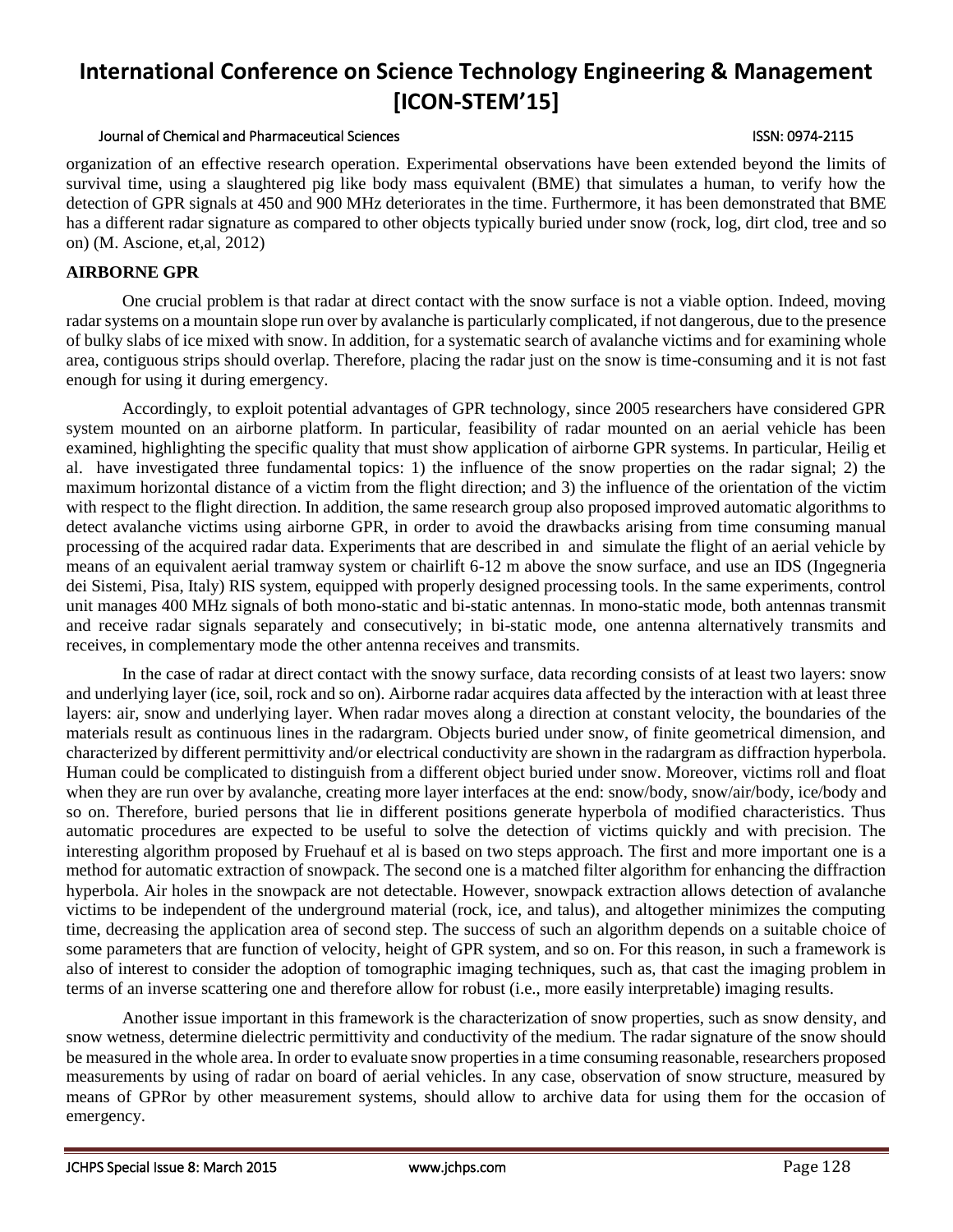Journal of Chemical and Pharmaceutical Sciences ISSN: 0974-2115

## **DETECTION OF VITAL SIGNS FROM SURVIVORS**

All previous GPR systems can detect avalanche victims. Nevertheless, they do not verify if people are survivors or not. Whereas, e.g., the active device ARVA, equipped with sensors of vital signs are designed at present. A study that detects vital signs of people buried in snow by using GPR is . In the experimental setup, a human is behind a barrier of snow or inside of an igloo. Different from real situations, for the presence of relevant layer of air, the study is a special case, adapted to snowy environment, of through the wall (TTW) life detection and monitoring. However, it shows how continuous-wave (CW) microwave transceiver working at 2.4 GHz is able to detect breathing and heartbeat through a snow barrier, at least in the considered simplified conditions. Moreover, the vice the overall procedure is time consuming its application in emergency situations is actually limited.

## **DETECTION OF BURIED PEOPLE UNDER DEBRIS**

Processing tools routinely adopted in GPR surveys are not applicable for detecting survivors buried under a collapsed building, in consequence of earthquake or accident as gas explosion, structural implosion, and so on. As a matter of fact, they are effective as long as the medium embedding the targets (in our case the trapped victims) is homogeneous, or reliably approximated as homogeneous. Collapsed building are made of stratified slabs of heavy rubble at different inclinations; hence this is a very inhomogeneous environment that makes it impossible to exploit the retrieval of the dielectric contrast features as the only means for detection. In addition, the irregular surface of debris and the danger of further collapses, due to the instable structures, cannot allow traditional linear scans, thus introducing additional difficulties in the correct localization of the possibly detected target on the GPR image. Although the same processing tools should detect trapped people able to move or to be partially free to move: radargram of fixed GPR stands out in consecutive recordings the presence of no-static subjects; they are ineffective to detect unconscious or motionless victims. Consequently, alternative methods need to be explored. (M. Ascione, 2012)



# **HEART BEAT AND BREATHING FREQUENCY**

### **HEART BEAT**

The cardiac cycle refers to a complete heartbeat from its generation to the beginning of the next beat, and so includes the diastole the systole and the intervening pause. The frequency of the cardiac cycle is described by the heart rate, which is typically expressed as beats per minute. Each beat of the heart involves five major stages. The first two stages, often considered together as the "ventricular filling" stage, involve the movement of blood from the atria into the ventricles. The next three stages involve the movement of blood from the ventricles to the pulmonary artery (in the case of the right ventricle) and the aorta (in the case of the left ventricle).

Figure.2. Heart beat and breathing frequency

The first stage, "early diastole," is when the semilunar valves (the pulmonary valve and the aortic valve) close, the atrioventricular (AV) valves (the mitral valve and the tricuspid valve) open, and the whole heart is relaxed. The second stage, "atrial systole," is when the atrium contracts, and blood flows from atrium to the ventricle. The third stage, "isovolumic contraction" is when the ventricles begin to contract, the AV and semilunar valves close, and there is no change in volume. The fourth stage, "ventricular ejection," is when the ventricles are contracting and emptying, and the semilunar valves are open. During the fifth stage, "isovolumic relaxation time", pressure decreases, no blood enters the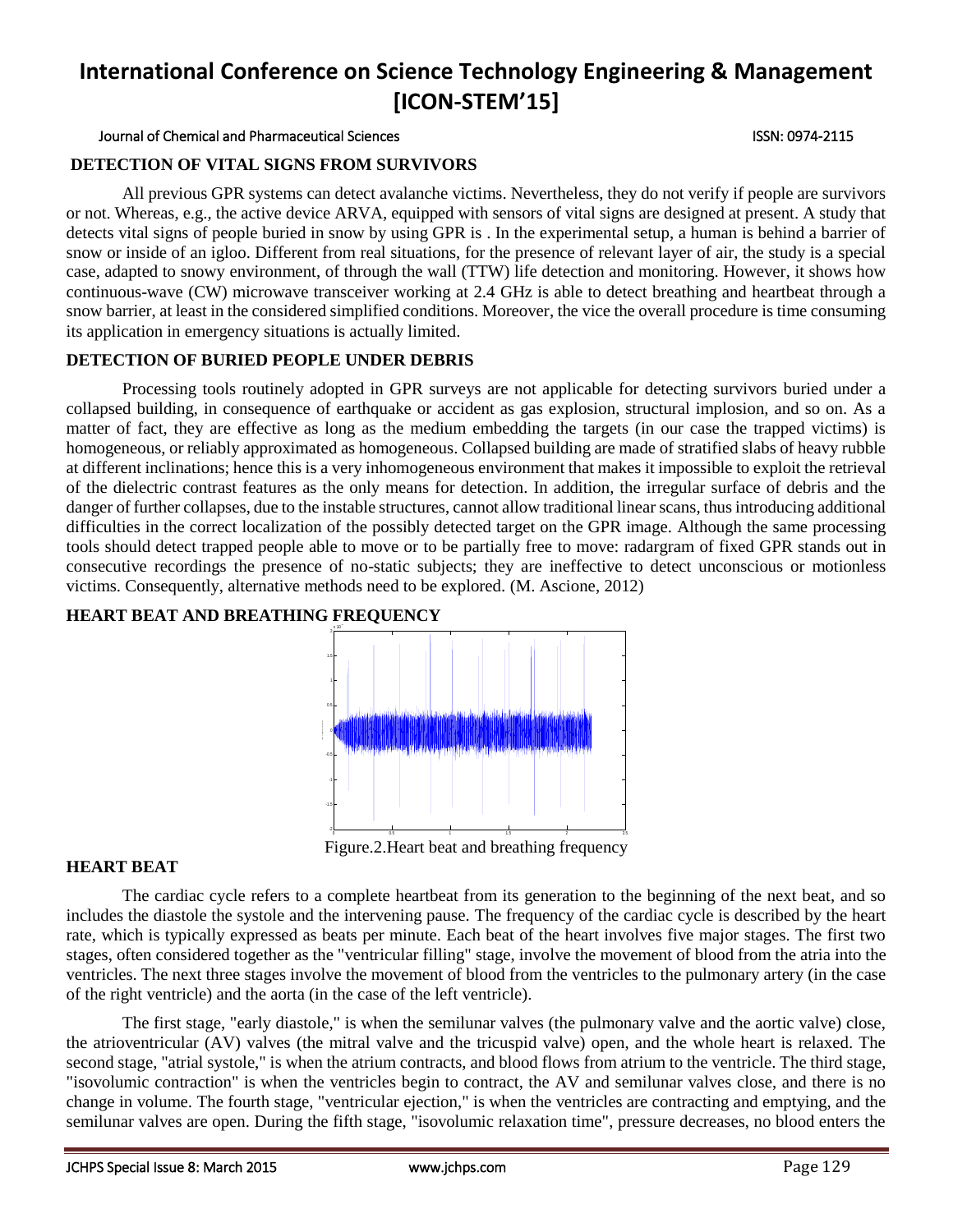#### Journal of Chemical and Pharmaceutical Sciences ISSN: 0974-2115

ventricles, the ventricles stop contracting and begin to relax, and the semilunar valves close due to the pressure of blood in the aorta.

## **BREATHING RATE**

The respiratory rate (RR), also known as the respiration rate, ventilation rate, ventilatory rate, ventilation frequency (Vf), respiration frequency (Rf), pulmonary ventilation rate, or breathing frequency, is the rate (frequency) of ventilation, that is, the number of breaths(inhalation-exhalation cycles) taken within a set amount of time (typically 60 seconds). A normal respiratory rate is termed eupnea, an increased respiratory rate is termed tachypnea and a lower than normal respiratory rate is termed bradypnea.

Breathing (which in organisms with lungs is called ventilation and includes inhalation and exhalation) is a part of respiration. Thus, in precise usage, the words breathing andventilation are hyponyms, not synonyms, of respiration; but this prescription is not consistently followed, even by most health care providers, because the term respiratory rate (RR) is a well-established term in health care, even though it would need to be consistently replaced with ventilation rate if the precise usage were to be followed.

## **CW SIGNALS**

In the last years, several researchers exploited capability and performance of radars to monitor vital signs as breathing or heartbeat. In the field of biomedical engineering, the usage of radar is an example of noncontact measurement method. This approach allows several advantages on the examined human subjects (e.g. no inhibitions, no discomfort and it avoids electrodes applied to the skin). In the case of unmodulated radiofrequency signal, the working principle is the following: a CW signal is transmitted towards the human subject; physiological movements such as heartbeat and breathing modulate the phase of signal (Doppler shift), which is reflected back to the receiver; vital signs are extracted by demodulating received signal. Frequency of physiological movements is very low: 12 to 50 times per minute (1-2 Hz, approximately) for typical breathing, with width of chest breath between 2-5 cm, and 50-130 times per minute for heartbeats. The Doppler shift due to breathing is approximately 0.3 Hz, whereas that one due to heartbeat around 1 Hz. In biomedical studies, absence of obstacles between antenna and target subject allows measurement at Ka (27-40 GHz) [22] and X (8-12 GHz) bands radars with higher resolution. However, in the last years, most of experiments operate at lower frequency, in the Instrumental Scientific Medical (ISM) band (around 2.4 GHz that has the additional advantage of does not needing a specific license).

CW radars operating in the ISM band have been first considered for both people buried under debris and snow . CW-radar assumes that the subject is within the beam of the antenna and cannot give any information about the distance between antenna and target location. Moreover, if different targets must be detected simultaneously in the area, this measurement system needs multiple antenna CW radars and more sophisticated digital signal processing. In practical applications, this kind of radar shows null detection points and co-frequency interference. To overcome these problems, many demodulation methods have been developed and different architectures have been proposed, such as: doublesideband transmission, complex signal demodulation, arctangent demodulation with DC offset compensation, and I/Q receiver [20]. Resorting to frequency-modulated continuous-wave (FMCW) radars and ultra wide-band (UWB)

### **FMCW and UWB**

FMCW radars allow to measuring the distance of the detected subject: pulse radars transmit a sequence of short RF pulses, and evaluate the range position of the target by measuring the time delay of the returning pulses.

UWB electromagnetic wave sources, used in more recent systems, generate short pulses that spread their energy over a broad frequency range. These UWB systems then employ the difference of the time-of-arrival of the back-reflected wave due to the movement of the chest of the person to extract the desired features. The UWB radar approach has no nullpoint problem. Zaikov and Sachs designed a prototype UWB radar that allow non-stationary clutter removal, and signal to clutter separation with principal component analysis . Another work of the same authors examines the effects of different sources of noise faced in UWB detection of buried victims. The work lists many noise sources, such as: stationary clutter, non-stationary clutter, internal noise, narrowband jamming, and random jitter. The contribution of the noises changes depending on the type of radar used: pulse, pseudo-noise, stepped frequency, and random noise.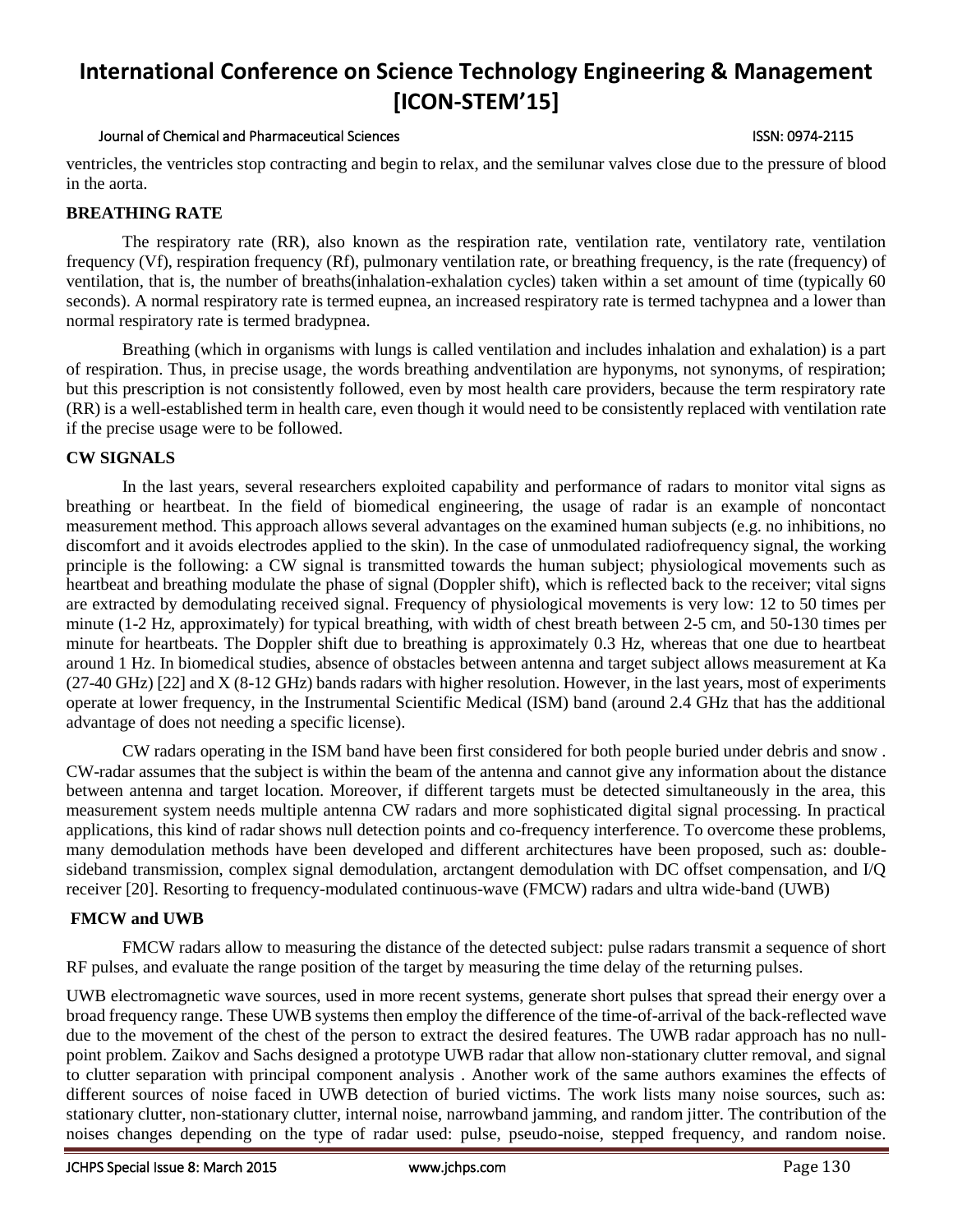#### Journal of Chemical and Pharmaceutical Sciences ISSN: 0974-2115

Furthermore, authors developed a model for a pseudo-random radar, which is similar to GPS, trilateration included. (A. Coumes, et,al, 1978)

Loschonsky et al. have introduced a different approach for the detection of buried persons exploiting signalprocessing algorithms such as fast Fourier transform (FFT) and continuous wavelet transform (CWT) for detecting RF devices that many people carry with themselves. More recently, in order to remove the direct wave, reduce noise and extract the sought features; Li et al. have proposed the use of a processing chain made out of several blocks: curvelet transform, singular value decomposition, and Hilbert-Huang transform. Whereas, Grazzini et al. have proposed the interesting adoption of a Continuous Wave Stepped Frequency radar (CW-SF) for overcoming the poor time stability of UWB impulse radar, which the jitter causes in the pulse triggering process. In addition, thanks to the enhancement in the dynamic range, this class of radar improves the capability of detecting low frequency movements. Moreover, from the point of view of the system, Akiyama et al. have proposed and tested an alternative to UWB radars, mono-static or bistatic: a radar arranged in a moving UWB array to detect breathing. (M. Ascione, et,al, 2012). Researchers have solved many problems concerned with the application of GPR technology in emergency scenarios involving trapped victims, nevertheless, several other questions are still open and worth of further investigations.

As far as detection of people buried under avalanches, despite the described activities, GPR is not yet a widespread adopted tool. This is possibly due to the fact that traditional, even if automatized, data processing procedures based on radargram analysis may fail because of the unavoidable presence of multiple interactions between the probing wave and the scenario (especially when the GPR system is moved at some distance from the air-snow interface). In this respect, the aforementioned adoption of tomographic imaging methods can be an interesting path to pursue, since would allow to obtain better characterization of the underground region, capable to discriminate between the victims and "spurious" targets which are not of interest. However, these processing methods may require some time-consuming processing if the underlying algorithm is not properly pre-informed with the expected electric parameters of the embedding medium (e.g., the kind of snow dealt with). If this is done, which obviously requires a synergic exploitation of data coming from different sensing tools, tomographic images can be generated in real time, with a dramatic impact on the effectiveness of rescue operations.

On the other hand, cooperative exploitation of sensors aimed at locating ARVA sources (still with tomographic approaches based on source localization) can represent a further integration to be investigated. In the scenario of collapsed buildings, the increase of sensitivity of the GPR system is typically pursue, as it improves the probability of detection. However, this also results in the occurrence of a larger number of false alarms. Recent works [36][37] have introduced a novel method of life detection, based on constant false alarm ratio (CFAR) and clustering, improving greatly the signal to noise and clutter ratio (SNCR), and removing effectively the nonstatic clutter. Also, radio sources and cell phones, unavoidably present in the operative scenario of emergency, create interferences, similar to other sources of random noises (device internal noise, narrowband jamming, and so on). This interference has to be accounted for by some kind of integrated background noise monitor in order not to impair the GPR survey. Moreover, nonstationary clutter, like motion of objects located near the sensor, rescue engines, etc., appear to be the main source of false alarms. (M. Ascione, et,al, 2012)

Clambering over debris is more time consuming than performing data acquisition itself, so that suitable, nocanonical, acquisition strategies (and the relevant processing tools) have to be devised.

The Doppler radar cross section associated with breathing is usually greater than that of heartbeat-induced movements. Consequently, vital signs associated to heartbeat can be appraised only in relatively simple situations, such as a subject buried under snow, but cannot provide a useful signature to detect victims trapped under debris.

## **CONCLUSION**

This review has examined some methods that researchers introduced to solve detection of buried people by using GPR. We underlined in the introduction how the difference between scenarios (i.e., buried people under snow and under debris of a collapsed building) suggests different methods of basic measurements oriented to detect targets showing static or motion states. Homogenous medium and critical time range of survival induce to adopt radargram's acquisition by a moving radar and its elaboration in order to put in evidence hyperbola that characterizes detection of human body. Radar